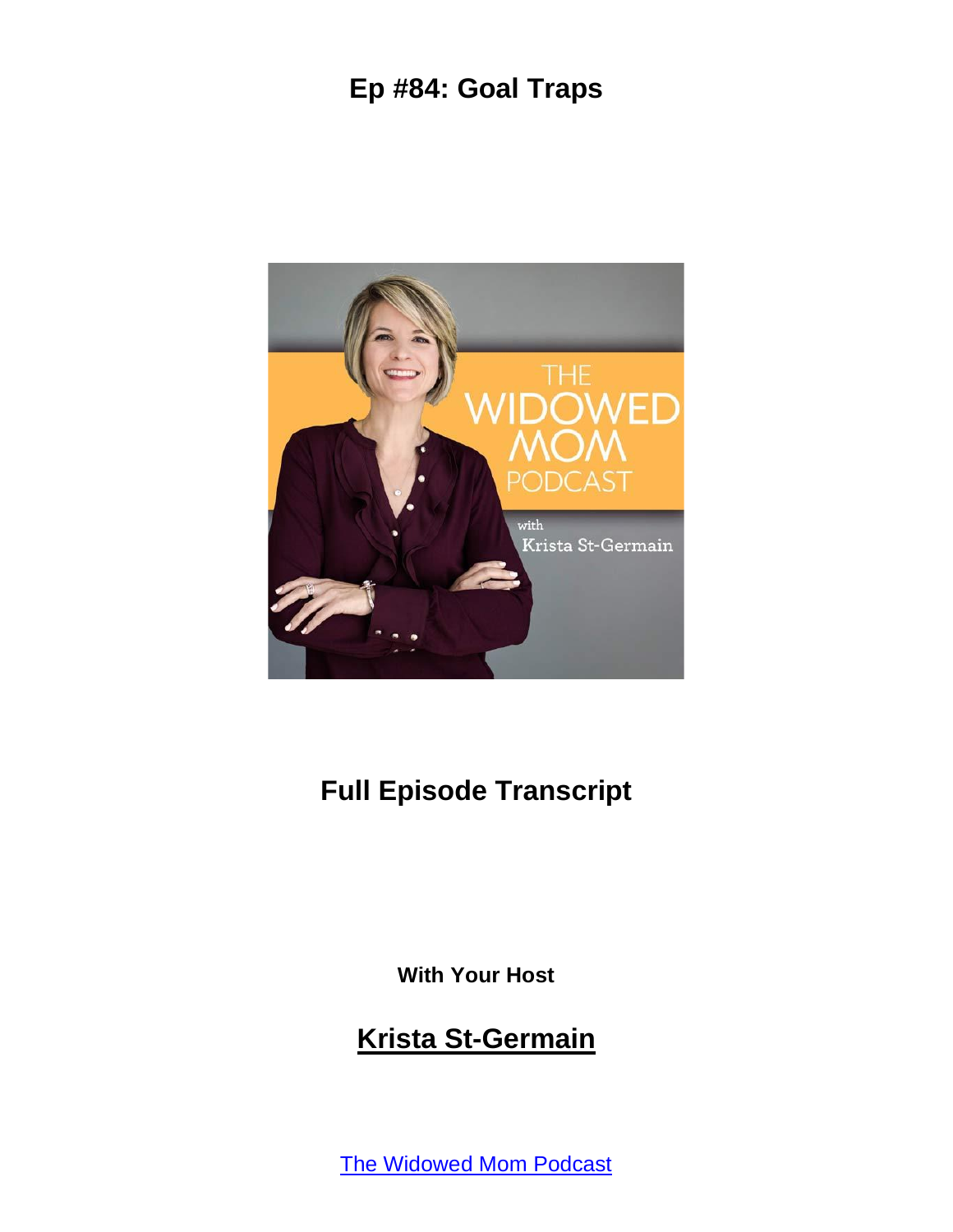Welcome to *The Widowed Mom Podcast*, episode 84, Goal Traps.

Welcome to *The Widowed Mom Podcast*, the only podcast that offers a proven process to help you work through your grief, to grow, evolve, and create a future you can truly look forward to. Here's your host, Master Certified life coach, grief expert, widow, and mom, Krista St-Germain.

Hey there. Welcome to another episode of the podcast. If this is the first time you're listening, welcome. You've picked a good one to start with.

By the time this airs, it will be 2021, which means a new year. And maybe even more than normal, given the year we had in 2020, you're probably inundated by all of the cliched goal-setting and New Year's resolutions. And maybe you've already set some New Year's resolutions. Maybe you've decided New Year's resolutions are not for you. But regardless, if we want things to be different ever, then we have to approach them differently, right?

Something happened recently that gave me the idea of doing this episode. I'm working on an emotional freedom technique certification. You've probably heard me talk about it on the podcast before, but I'm in love with emotional freedom technique. EFT is also called tapping. And I have been using tapping for years. And I want to help my client use emotional freedom technique to help themselves.

So, I'm learning through a year-long certification process how to bring that tool to my clients. And so, I was in a workshop recently on EFT and I met a woman who has so many certifications.

She had a resume a mile long of all of these different healing, coaching types of certifications. And she shared with me – they split us up into little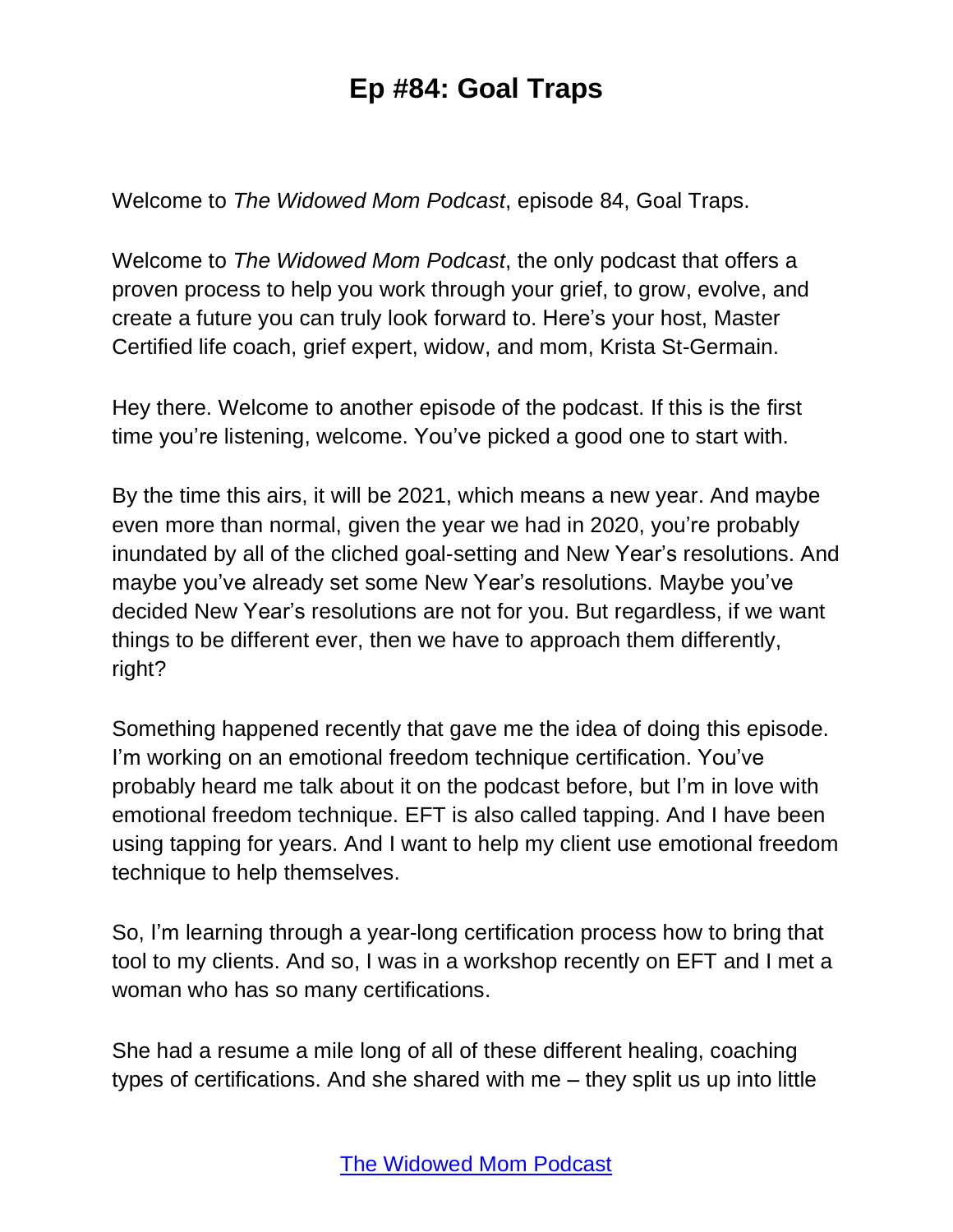breakout rooms and so it was just her and I. And she shared with me that her worry is that she'll never be good enough to help people.

And so, she's kind of onto herself because she sees that she keeps adding to her certification resume, but she's actually not out there using what she's learned and helping people because of this fear that she has, this belief that she has that she won't be good enough to help people.

And so, it's no surprise that she keeps proving her belief to herself that she'll never be good enough to help people. She keeps proving it to herself over and over and over, because that's how the brain works. And she keeps thinking that the answer to her belief problem is in the next certification, that all she needs to do is just get this next certification.

But it's not the answer because she gets the next certification, but she never changes the way that she thinks. She doesn't change what she believes. And no certification can change how we believe. If it's a belief problem, we can't solve it with a certification. And I know she's not alone. And so, with that in mind, I want to talk about some of the goal traps that I see clients falling into and I see people falling into.

Before we do that, I want you to consider, what is it that you want to do this year? It will be different for everyone listening. Do you want to make peace with your partner's death? Do you want to figure out how to be less angry? Do you want to release emotions and trauma that are stored in your body, so you can finally start loving life again? Maybe this is the year that you've just decided, "I want to get my finances in order." Or maybe you're thinking this is the year that you want to start dating again or find someone again. Maybe you want to take a break from dating and just feel good about you.

It doesn't really matter what it is that you want this year or where you are. What I want to share is relevant no matter where you are. I want to share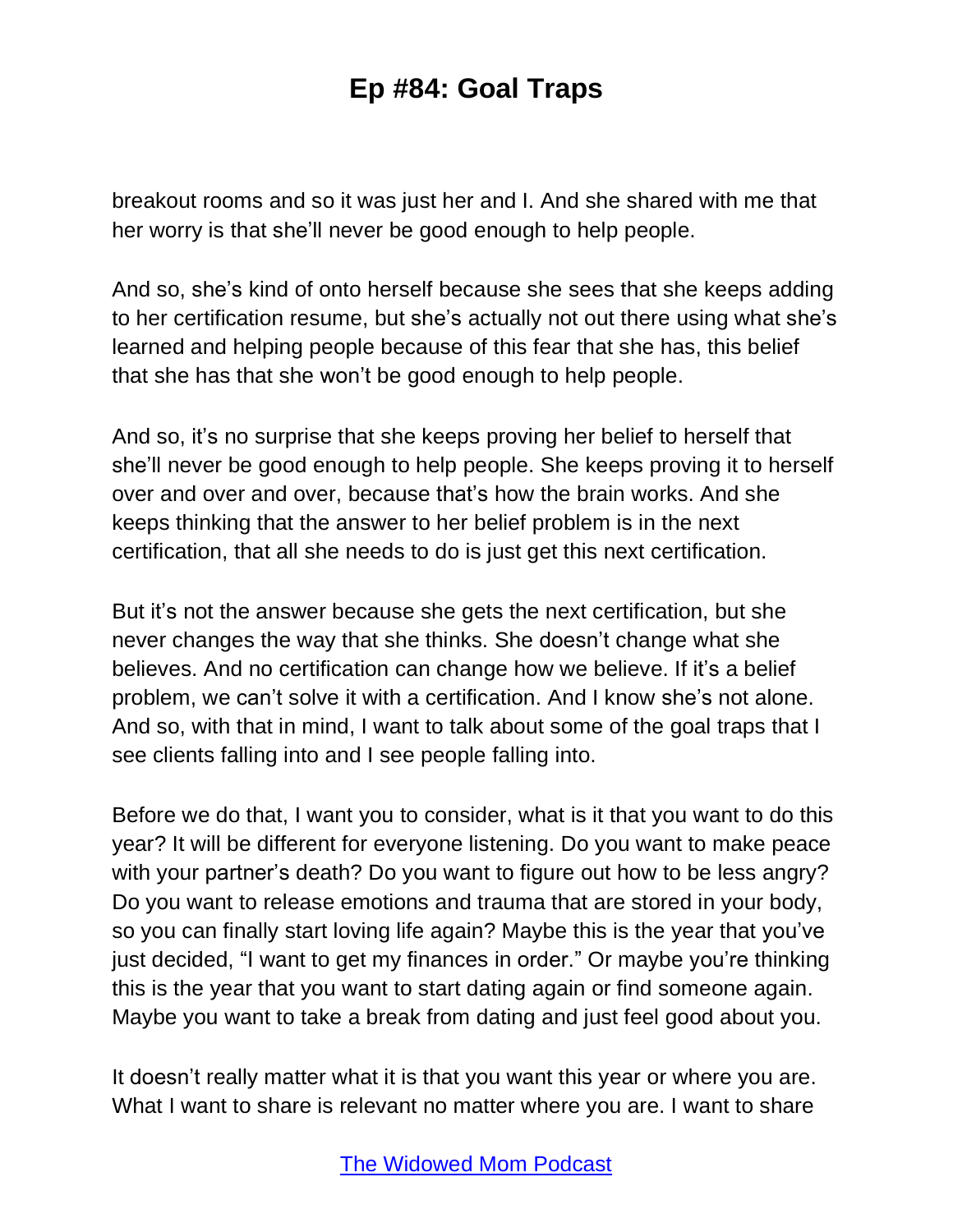with you these goal traps, so that no matter what you want this year, you do not fall into them so that before you even start this new thing, you're aware of these traps and you're less likely to fall into them.

So, there's three basic ones that I want to share with you today. The first one is when you go to choose a goal, choose it because it's what you want, not because your self-worth, your value, or your lovability is on the line. I love this quote by Dr. Robert Holden, which is that, "No amount of selfimprovement will make up for any lack of self-acceptance."

No amount of self-improvement will make up for any lack of selfacceptance. And this is what a lot of us are trying to do when we set goals. We put conditions on our self-acceptance. We've decided that we have to change, and then we can accept ourselves.

And so, we set goals to create the change that we think we have to create before we accept ourselves. But just like that woman in the EFT certification who was trying to earn her belief that she could help people with more certifications, self-acceptance does not come from selfimprovement.

So, what if you, instead of setting a goal so that you could accept yourself, what if you decided that the goal is to just accept yourself as you are, grief and all? And then, once you've accepted yourself exactly as you are, then and only then, you picked a different goal because you wanted it, not because you think that the achievement of that goal will make you more acceptable or more lovable or more worthy.

I promise you, it will not. Your worth is already fully established. You don't have to earn it. You don't have to achieve anything to believe that. You don't have to change anything about yourself or your life in order to fall madly in love with it. I feel like I need to say that again. You do not have to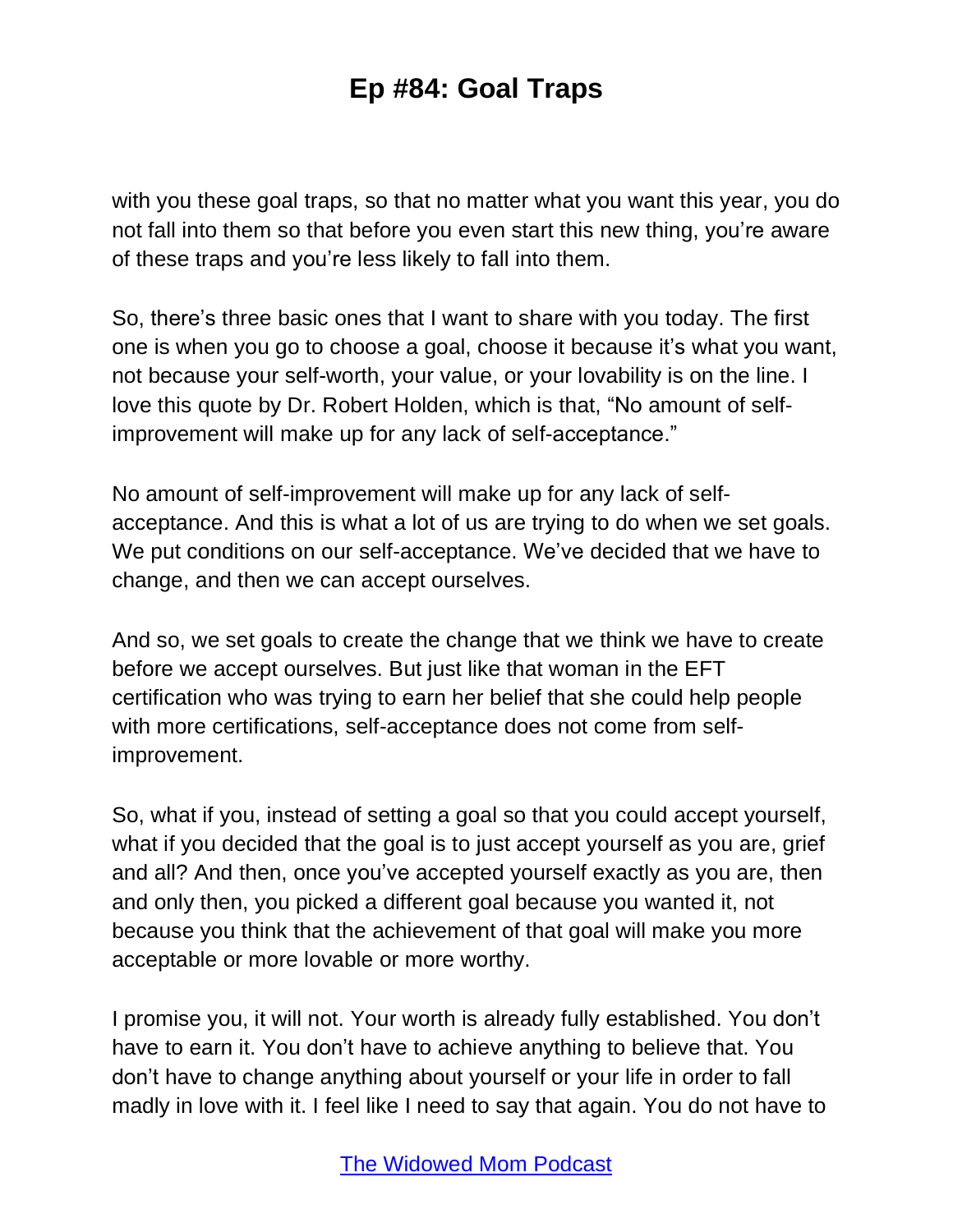change anything about yourself or your life in order to fall madly in love with it.

If you are inclined to not believe me, then maybe falling madly in love with yourself or your life is what you consider for our next goal, without trying to change it. It really is true. If you aren't madly in love with yourself, the reason for that isn't because of the way that you are. It's not because of the things you've done. It's not because of your physical attributes. It's not because of your personality or your job or your status as a widow or any of it.

It has nothing to do with anything that has happened in your past. It has nothing to do with what you look like. None of it. If you don't love the nose on your face, it's not because your nose isn't lovable exactly as it is, even if there's a giant wart on it. It's because you've decided to put conditions on loving your nose.

And many of us are doing that. We aren't thinking in ways that make us feel loving about ourselves or about our lives because we've put conditions on it. We haven't given ourselves permission to love ourselves and our lives as they are, in the imperfect, human, current present state, we have not given ourselves permission to love. So, of course, we struggle. Of course we think things need to change in order for us to feel better. Of course we think we need to change in order for us to feel better. But we really don't.

And when I'm talking about falling madly in love with yourself, I don't mean like a conceited scarcity-based, "I'm better than you are," kind of love. That's not love.

I'm talking about abundant self-love, love that comes from, "I'm not perfect, and I'm amazing. And you're not perfect, and you're amazing. And all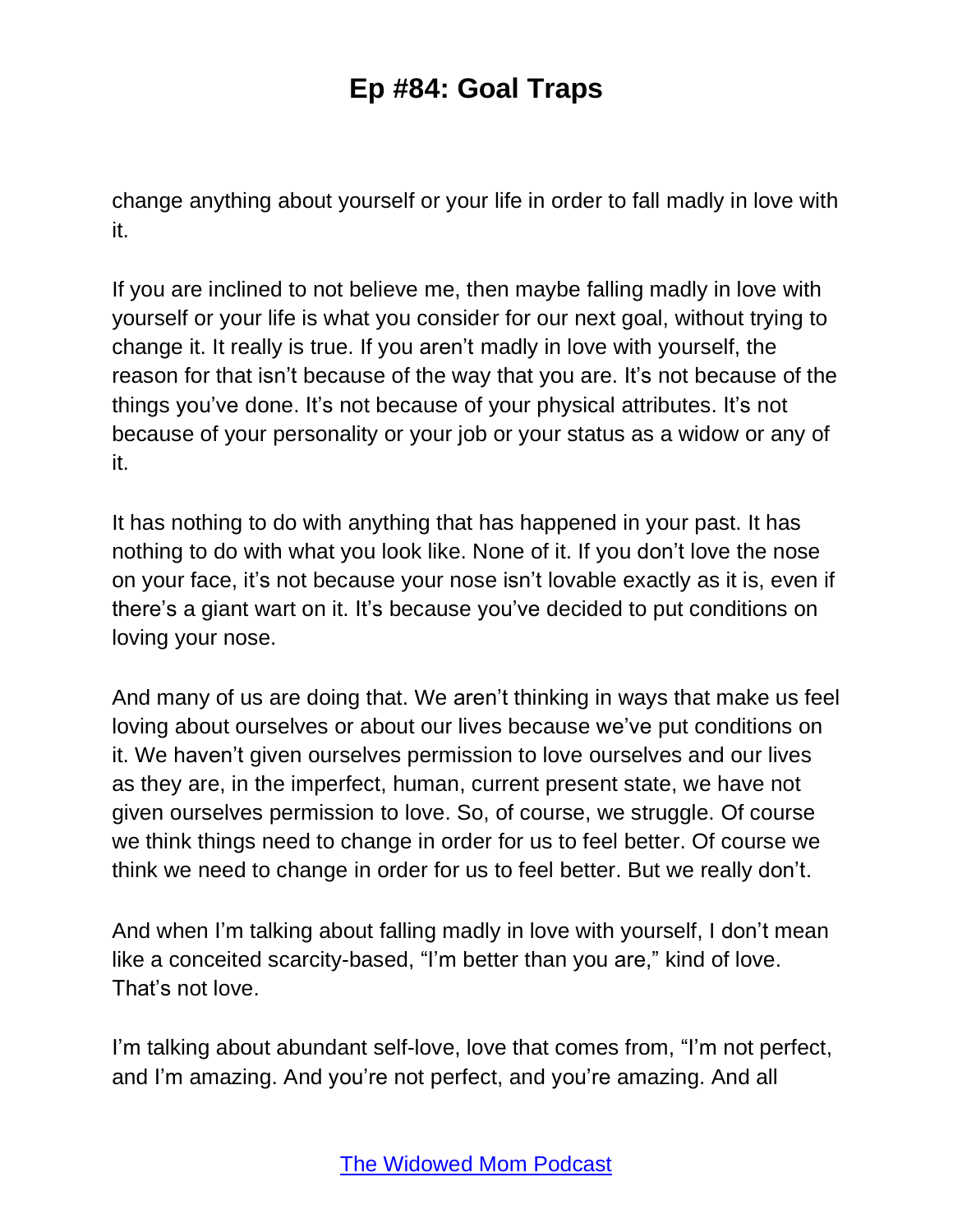humans are not perfect, and yet innately amazing." That's the kind of love I'm talking about.

And I know you might be thinking, "But Krista, isn't it selfish if I love myself? Won't I just become self-absorbed and that's not useful to everyone around me?" And the answer is no, absolutely not. Self-loathing and self-doubt are what keep us spending a boatload of time thinking about ourselves, focusing on our flaws, beating ourselves up, second-guessing our decisions. So much energy spent on ourselves because of our own selfdoubt, because of our lack of self-acceptance and self-love. That's what prevents us from being able to contribute to the lives of others. It's selfdoubt.

Self-doubt is what's selfish, not self-acceptance, not self-love. self-love is abundant and generous. I want you to imagine, if you could just take all the energy that you currently spend beating yourself up, second-guessing yourself, criticizing yourself, doubting yourself, worrying about your decisions, if you could take all of that energy that is currently being used on self-doubt, what could you do with it?

That's when we can be abundant and generous, when we can get out of our own heads. We can stop worrying about our own decisions and what other people think of us. Then from that place, from self-love, from that abundance, we can focus our energy on those around us. Self-doubt is selfish, not self-love.

If you want to be generous this year, or in the future, figure out how to love yourself more. And that will free up so much of your energy, and then you can love others more. But it really does start with ourselves.

Okay, so that's the first thing. Choose a goal because it's what you want, not because your self-worth, value, or lovability is on the line. Because no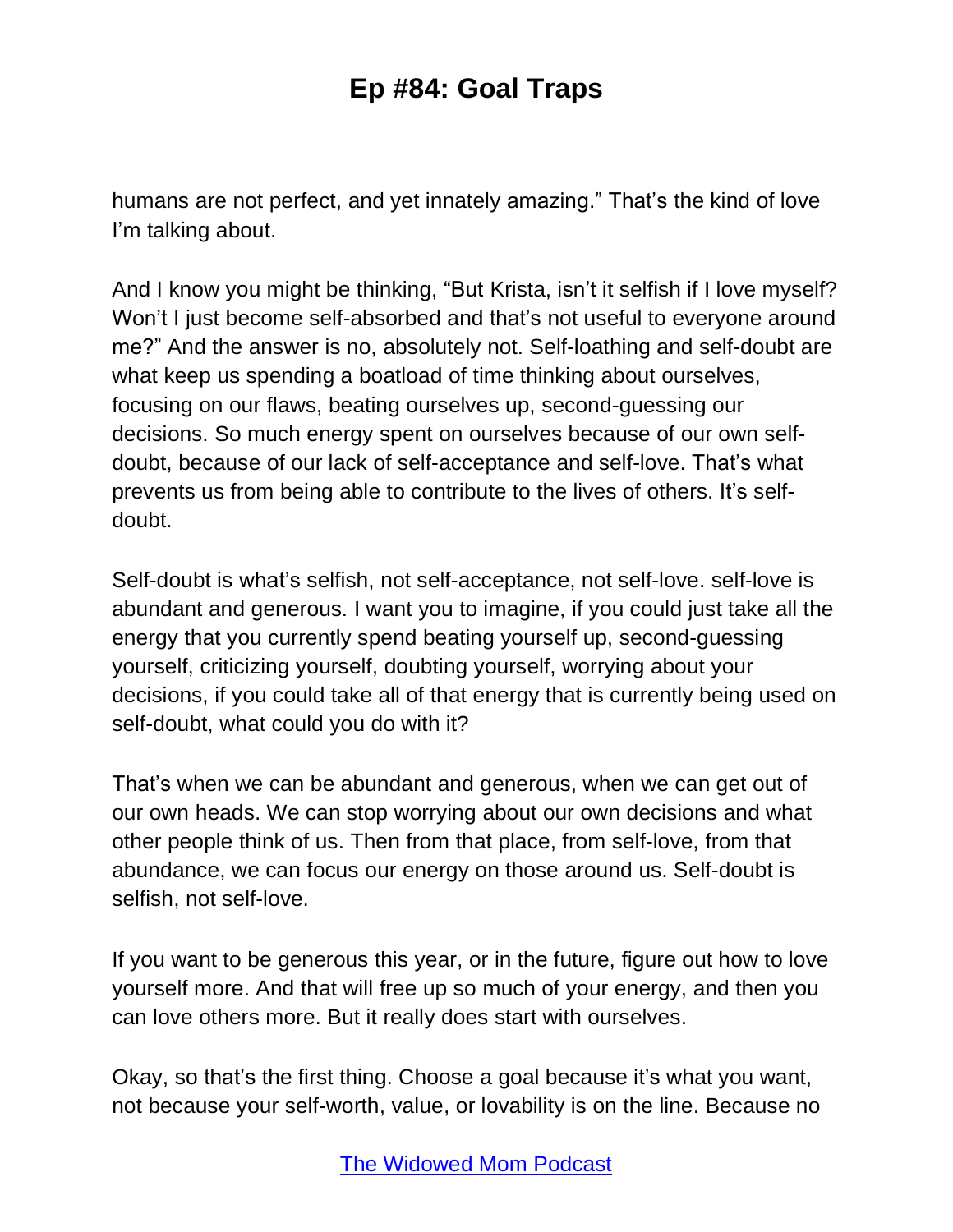amount of self-improvement will make up for any lack of self-acceptance. That's the first thing. Goal trap number one.

Number two, I want you to consider your commitment level before you decide to change something. If you're not committed to a goal that you set, at least at an eight or a nine on a scale of zero to 10 where 10 is the most, and I'm talking 10 is the most committed you've ever been to something, you're probably not going to follow through.

What's really happening when we set a goal that we're not truly committed to is that we just get this little temporary buzz. We get this little quick high. We set a goal. We don't really intend to do the work to create it. But there's this relief that we feel when we set the goal, "This time it's going to be different. This time, I'm going to do it this way. This time…" and then we set the goal.

And we get this just little quick high. And it feels good momentarily. But it's also the reason we're disappointed shortly thereafter. When we set goals that we aren't genuinely committed to, we erode our integrity with ourselves. When we set goals we aren't genuinely committed to, we erode our belief that we can trust ourselves to follow through.

So, we keep up with this, "Well this time it will be different and all good things start on Monday." But we're not truly committed to that thing. We just found a little bit of temporary relief in saying that we were going to do it. But because we're not committed, we almost never follow through.

So, what if you just decided that you're only going to truly commit to things where your commitment level is already high? You stop shoulding on yourself. You stop telling yourself you're going to do something you really don't have any intention of doing. And you let those other things be for now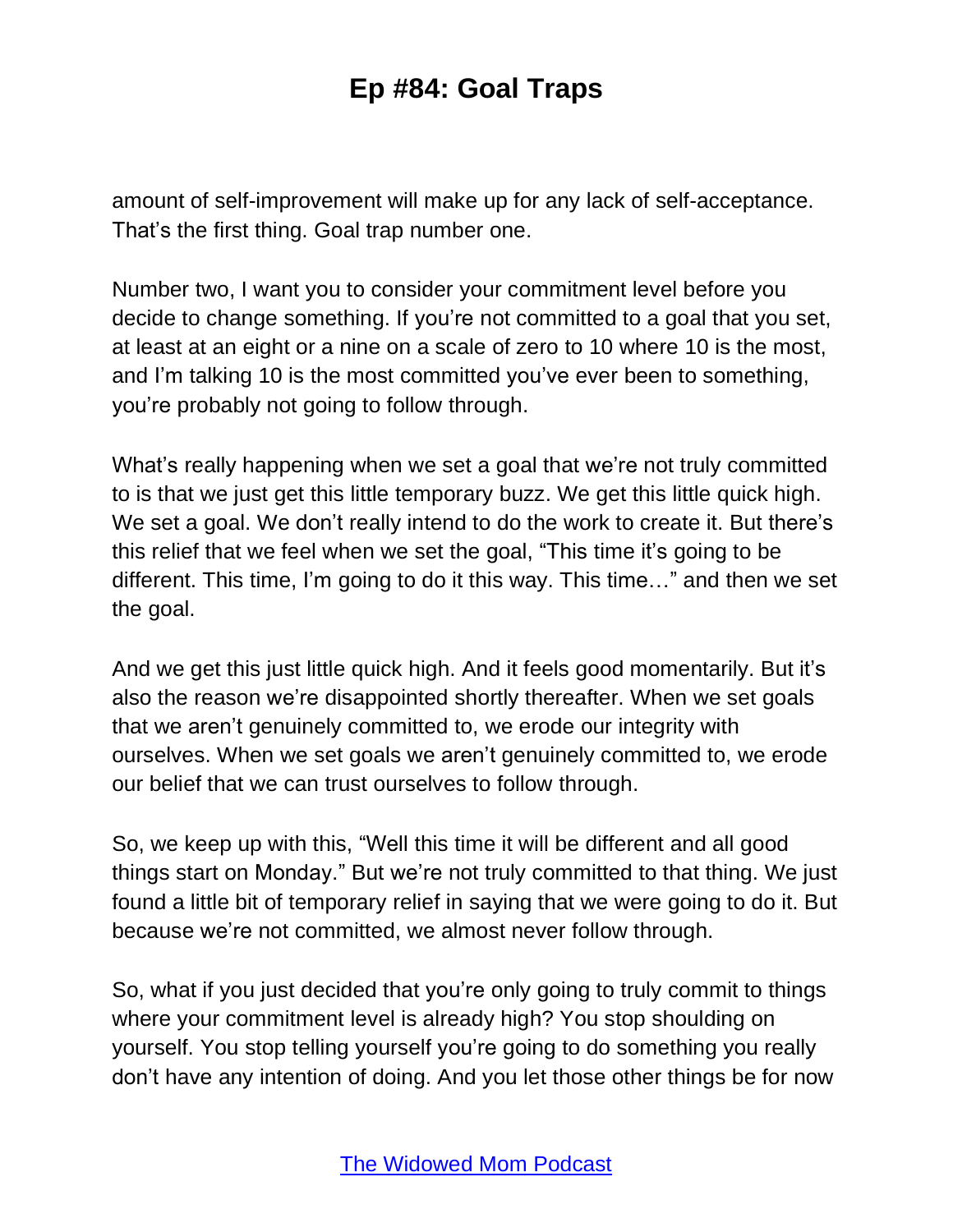and you trust that when the time is right, you'll know. And then, we can focus our energy.

When we only commit to the things that are really important to us, that we're truly committed to, we commit to something we're committed to, then we can focus our energy in one area that we're committed to, and we can make significant progress in that one area because we're really committed. And then we're not spreading our energy out to multiple areas and not really doing much in any of them except eroding our own trust with ourselves.

So whatever it is that you've been telling yourself you should do or you need to do or you have to do, just put that down. Put it down. Decide to do what it is you want to do. Decide to do what it is you're already committed to doing and start there No more, "This time it will be different," thoughts. It's not working.

Okay, the last goal trap. And this one is big. If you want to create something that you've never created, you're going to have to believe something you've never believed. And I promise you, the belief comes before the creation. I'm going to repeat that because that's how important I think it is.

The belief comes before the creation of the goal. The belief is not a product of achieving the goal. Achieving the goal is a product of believing the belief. And I'll give you an example.

Let's say – because I hear this one a lot – you want to get your financial act together this year. Let's say whatever it is that's going on with finances, you want to change it. That won't happen as long as you believe that you're not good with money.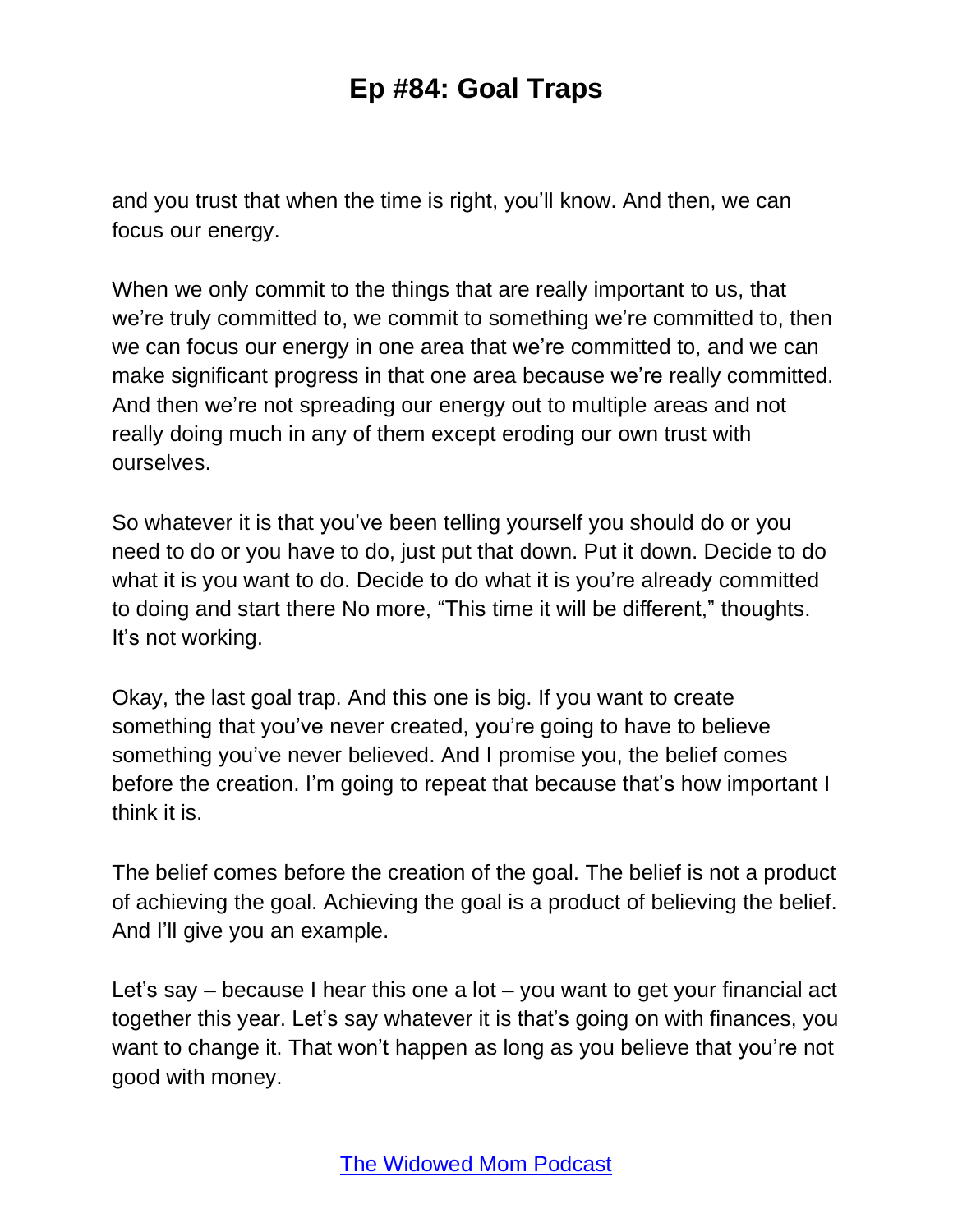Because when you believe that you're no good with money, you will feel doubtful or insecure or defeated. And when you feel doubtful or insecure or defeated because you think you're no good with money, guess how you're going to show up around money.

Humans that feel doubtful and insecure and defeated around money avoid money. We avoid discussions about money. We avoid budgeting. We avoid investing. And our brains just continue to do what brains do best and prove our current thoughts true.

Our brains will just continue looking for evidence of how we're not good with money. So, it would seem like, if you just got good with money, then you could believe that you're good with money. But as long as you continue to believe that you're no good with money, nothing will ever change.

So, I know it feels backwards. I know it seems counterintuitive. But I really need you to trust me here. Achieving the goal is a byproduct of believing the belief.

If you want to feel happier more often, you have to stop believing you're an unhappy persona and start figuring out how to identify as a happy person. You have to train your brain to find the truth of the new belief before you believe it. And then you feel your way into becoming the person who believes it.

It's not standing in the mirror. It's not just repetition. It's not, "I'm happy, I'm happy, I'm happy. I'm good at money, I'm good at money, I'm good at money." It's training your brain to change those neuropathways that exist. It's training your brain to find evidence of a baby belief that you want to have and nurturing it and practicing it and finding evidence for it and creating it and living into it and feeling into it until you've done it so much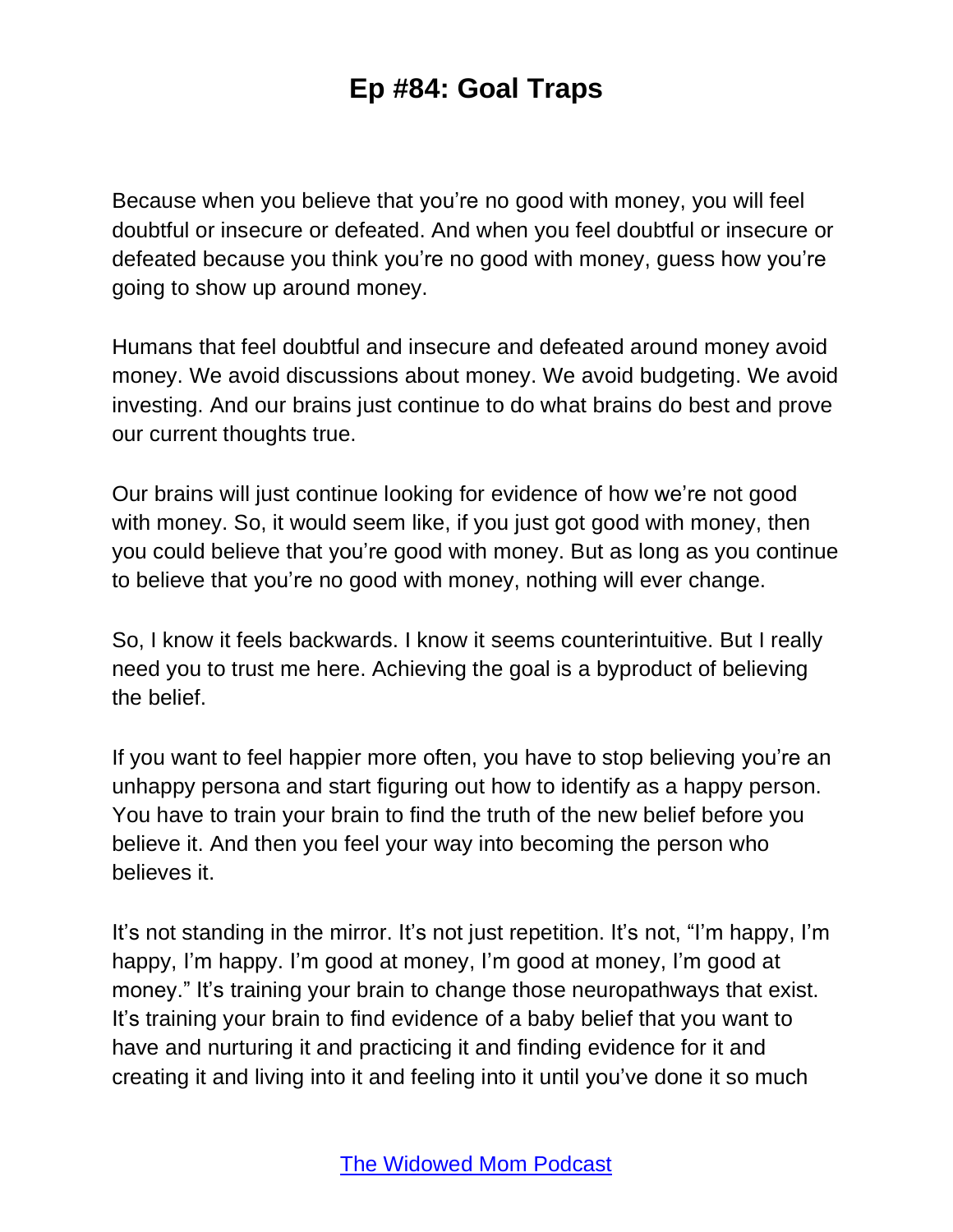and so often and you have enough evidence for it that you actually believe it.

If you want to be a more patient parent, you're going to have to start believing that you're the kind of person who stays calm, no matter what their children do. When you believe that, you will live into it.

If there are things from your past that have created reactive patterns, you're going to want to understand and resolve those, of course. But your belief that you're a patient parent won't come before your patient behavior.

Your decision to believe that you are a patient parent will be what allows you to display patient behaviors. And I know conceptually this might break your brain a little bit. Or you might find it super-easy to understand but not always easy to do. Either way, it's possible, I promise. But we have to understand it before we can create it.

This is what I do a lot inside of my coaching program, is I help people uncover the beliefs that are keeping them repeating aspects of life that they don't want but that they don't know are optional, or they're trying to solve them in the wrong way. They're trying to earn their ability to believe something, which is painful and it doesn't work very well.

So, before you set your next goal, I invite you to consider these three goal traps. If you're looking for your self-worth and you're trying to earn it by changing something about yourself or something about your life, it will never work. Your value and self-worth is fully intact. Your basic human goodness is already established. How can you find it as you are right now? That's the goal. See it now.

Then changing things and setting goals becomes so much more fun because there's not the weight of the world on the line. We have nothing to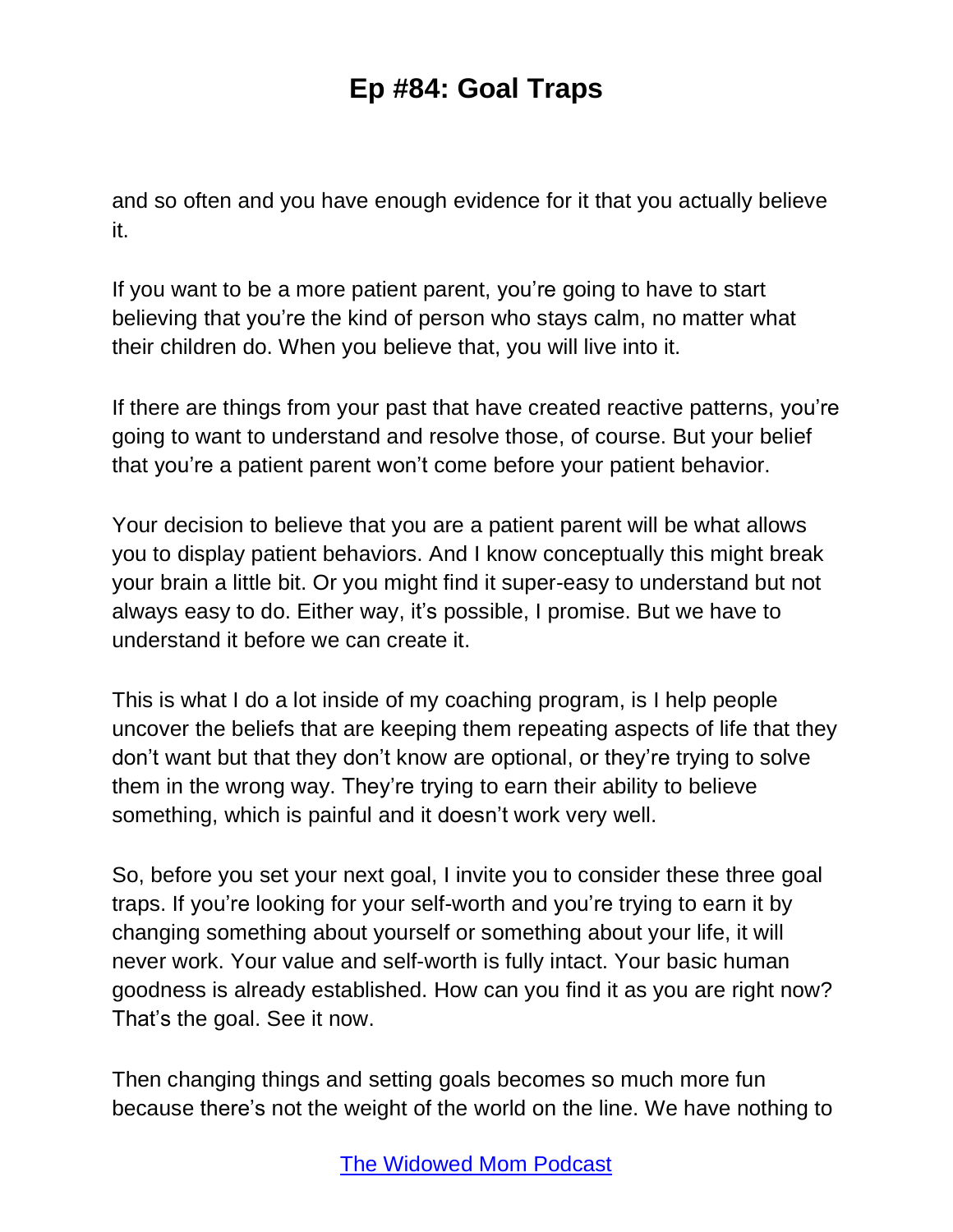prove. Then we're just humans on the planet creating life and having fun. So, don't set a goal to try to earn your self-worth.

And secondly, consider setting only goals to which you're genuinely already committed. Otherwise, you're just setting yourself up to keep trading the quick high for your own integrity, and it's not worth the trade. It's just not.

Once you have that down – I'm not saying we can't increase commitment with our thinking, because we absolutely can. But let's just first start by picking goals that we're actually committed to and let's get some wins going there, and then later, if you want to work on creating commitment and cultivating it with your brain, then we'll talk about that later, okay. But let's stop this, "It will be different next time," pattern and stop eroding our own integrity with ourselves by focusing first on the goals to which we are genuinely committed.

And lastly, if you want to create something you've never created before, remember, you're going to have to believe something you've never believed before. And it might break your brain, this idea. But the belief comes before the goal creation. The belief is not the byproduct of achieving the goal. Achieving the goal is the product of believing the belief.

So, get out there. decide powerfully where to put your focus and energy, not because you should, not because you have to, not because it's a moral obligation, but because it's what you want. It's what you want and it's your precious life. And no matter what you've been through or who you've lost, you can love your life again, I promise. You don't even have to change anything about it to love it again. And don't let anybody, especially your inner critic, convince you otherwise, alright.

Alright, that's what I have for you this week. Remember, I love you and you've got this. Take care, everybody and have a great week. Bye-bye.